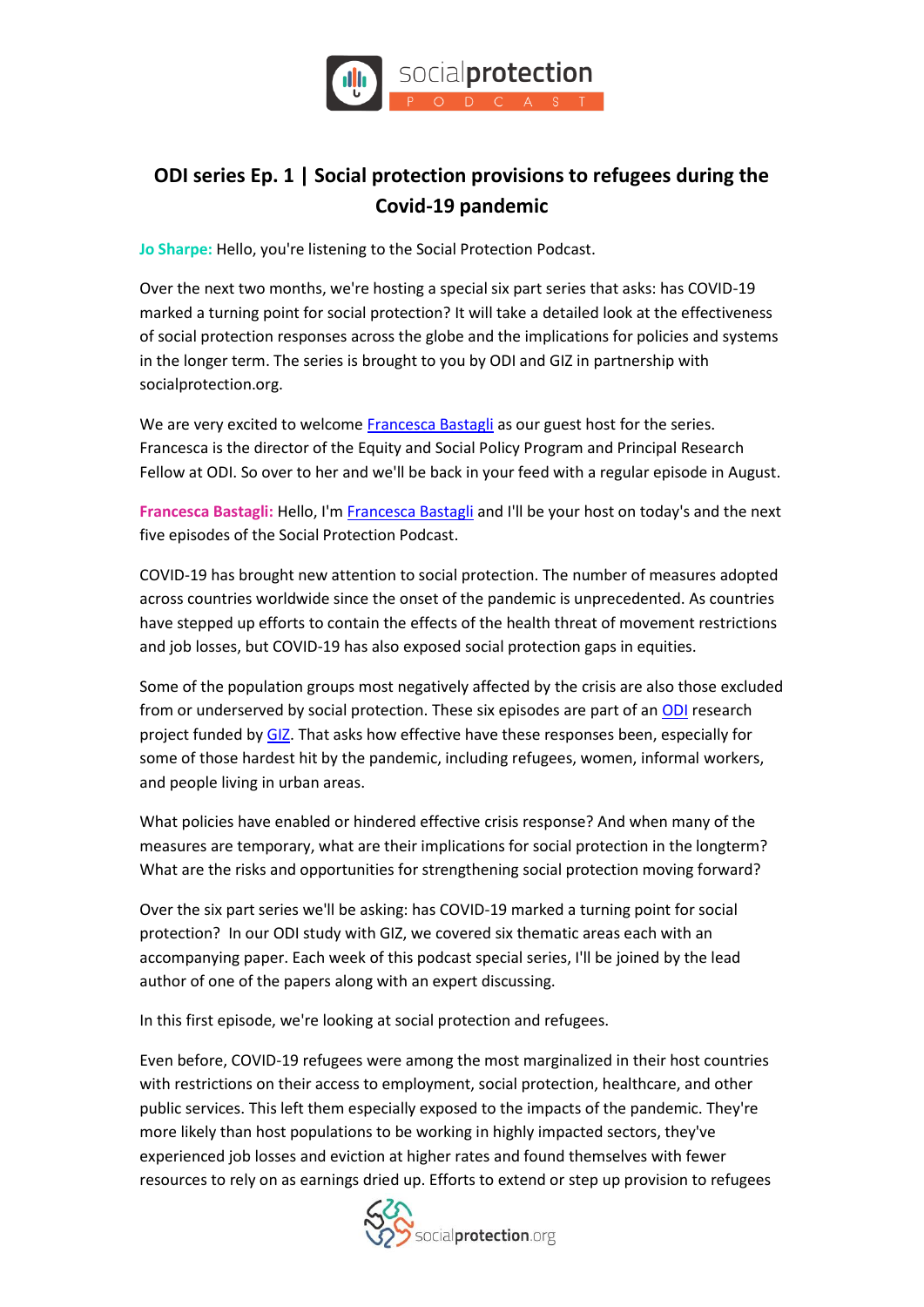

include the extension of national social protection policies to cover them and the alignment or integration of humanitarian that responses with social protection government measures.

How effective have these been? What are the emerging lessons? And is this a turning point for extending social protection to refugees in a more permanent fashion?

Here to discuss with us today are Jessica Hagen-Zanker and [Andrew Mitchell.](https://socialprotection.org/connect/members/andrew-mitchell) Jessica HagenZanker is Senior Research Fellow a[t ODI](https://socialprotection.org/connect/stakeholders/odi) and co-author with Nathalie Both of the paper "Social protection provisions to refugees during COVID-19: lessons learned from government and humanitarian responses. Andrew Mitchell is Senior Social Protection Officer at the division of resilience and solutions at the UN refugee agency [UNHCR.](https://socialprotection.org/connect/stakeholders/united-nations-high-commissioner-refugees-unhcr) Jessica and Andrew, welcome to the Social Protection Podcast.

**Jessica Hagen-Zanker:** Thanks for having me Francesca.

**Andrew Mitchell:** Thanks Francesca.

**Francesca Bastagli:** Andrew, what do we know about the impact of COVID-19 on refugees?

**Andrew Mitchell:** What we're seeing basically is a conjunction of three crises. It's a protection crisis. There's a health crisis, which is now extending to how vaccinations do or don't roll out in refugee hosting countries.

And of course, an economic crisis. And I just want to remind everyone, you know, at the start of 2020, there are 80 million people who have been forcibly displaced. And the bulk of these are in low and middle income countries. Where we're seen GDP in decline due to COVID-19. So in terms of the protection crisis, which is important to remember because they have this additional vulnerability compared to nationals or citizens.

What we're seeing in the middle east is about 1.1 million Syrian refugees, and internally displaced Iraqis who have been pushed into poverty due to COVID. We're also seeing that there are many people who are fleeing conflict and persecution, because conflict continues queue to the border closures.

In about 144 countries, there have been problems in terms of refugees seeking asylum, and at least 60 of those countries have made no exemptions for those seeking asylum. We're also seeing increased risk in terms of violence for displaced women and girls, where there is xenophobia and unfavorable views towards refugees before COVID-19.

Because of the increased pressure on the economy, this is also increasing that type of xenophobia. So in summary, where we've got to deal with all three types of crises and neither are only trying to, in particularly with regards to social protection, look at how do we offset some of the social and economic challenges due to COVID. We have to weave in an approach that takes into account this extra dimensionality of protection.

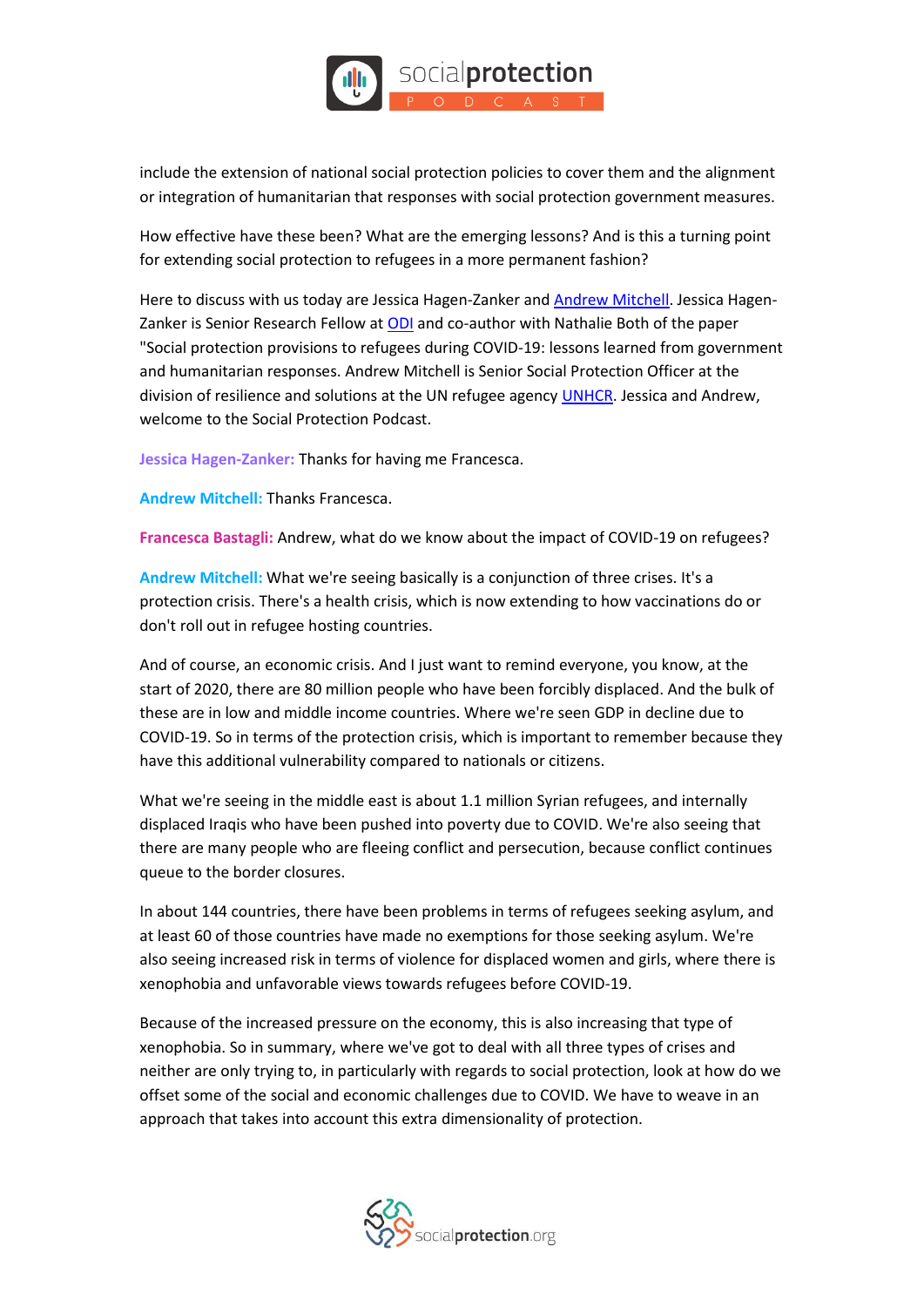

**Francesca Bastagli:** Jessica, refugees are typically excluded or underserved from social protection. Where they do exist, what are the types of social protection instruments available to refugees?

**Jessica Hagen-Zanker:** There are two main groups of instruments, government led and humanitarian led instruments.

So on the one hand, refugees may be included in government led responses, which means that they are eligible for the same benefits as the host population. So for example, legal frameworks in South Africa extend the right to social assistant for every resident, including refugees and asylum seeker. The important element here is the fact that they extended to residents, so not to citizens. However in many countries, only citizens have the right to access government led social protection. In these cases, we would typically see humanitarian led responses for refugees, either instruments, which would specifically cover refugees and other vulnerable populations often imply asylum seekers as well, including sometimes also sub groups of the host population.

Some of these humanitarian responses align or integrated with government responses in terms of their objectives, the program design and or implementation. So to give you an example, Francesca, the UNHCR cash transfer for refugees in Morocco mirrors the government COVID response in terms of its fan size, in terms of duration and delivering mechanism, either humanitarian responses and maybe set up in parallel, which means they don't align or integrate with government response.

**Francesca Bastagli:** During the COVID-19 pandemic, we've seen a high number of social protection adjustments and new instruments adopted in countries worldwide. What efforts Andrew have been made to step up social protection provision for refugees and what are some of the most effective responses you've seen during COVID?

**Andrew Mitchell:** There are certain countries where inclusion in COVID-19 responses is happening, and there are other countries where there's a clear decision not to include refugees. And really this plays out differently in developed countries where we know most refugees and asylum seekers on paper have access.

There's been a whole series of measures of certain countries, I'm thinking of Portugal, where they really added flexibility to administrative processes to access this. Middle income countries, we see examples like Brazil that have opened up a COVID-19 access in terms of the cash transfers, and this is domestically funded.

And we're also seeing in some of the countries in Africa that have nascent systems. And again, I'm thinking of Sudan that also opened up access to refugee and asylum seekers to food assistance. Having said that, and again, it's complicated. We see that there, the ESSN, the major social safety net in Turkey, which was including around 1.5 million refugees before COVID chose not to include those same refugees in the government COVID-19 response. So really it's a very context specific, but again, the way the inclusion agenda was playing out

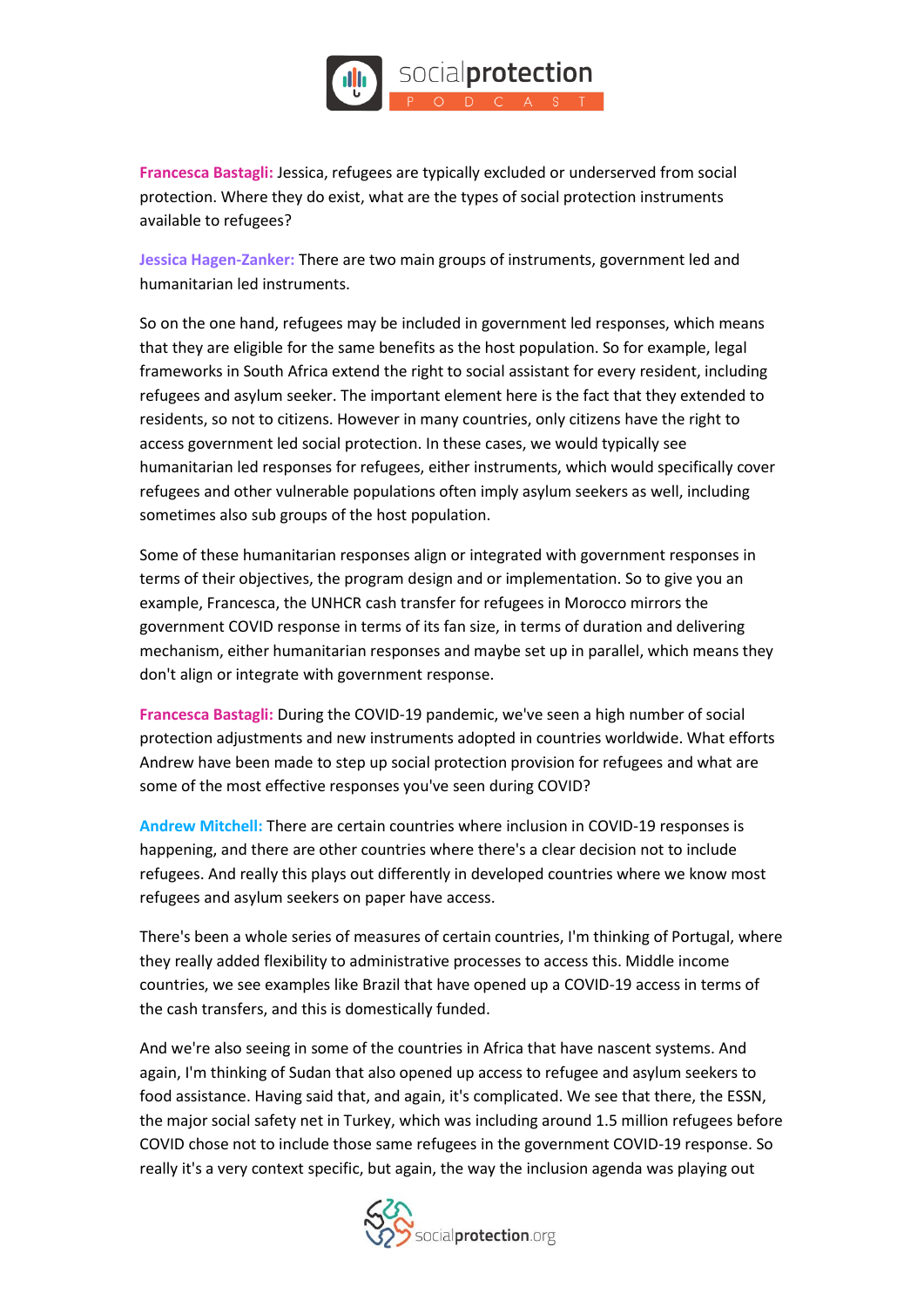

before COVID-19, we see a direct relationship between how COVID-19 social protection responses plays out as well.

**Francesca Bastagli:** Yes ago we've just heard from Andrew different experiences and efforts to extend or did not adjust social protection to incorporate refugees across different contexts.

What are some of the drivers of effective crisis response for refugees, both for humanitarian and government responses and what are some of the trade-offs governments and other players face?

**Jessica Hagen-Zanker:** So in our study, we identified a number of drivers of more effective COVID responses and the most obvious one is maturity of the social protection system.

And Andrew just touched upon that as well. For example, Colombia has a mature circuit protection system. It has existing systems. It could draw on including databases and strong local and central government capacity. And as a result of that, Columbia was able to respond very quickly to the COVID crisis. Where social protection system is on nascent and capacity is more limited, the system will be less effective at meeting the needs of refugees and other vulnerable populations and in doing so quickly. The same holds for humanitarian actors in delivering provisions to refugees. So to give you an example, UNHCR Pakistan was able to deliver a cash transfer for the first time, but asked, this was the first time that they had a cash transfer setting up the system, including beneficiary databases took time as they aligned their cash transfers with EHSAAS government COVID cash transfer. And UNHCR was able to draw on the existing payment delivery system used by the Pakistani government, they were able to speed up part of the response. This brings me through another important driver, which is coordination between humanitarian development and government office. Strong, positive, and longstanding relationships, open dialogue and ongoing collaboration that existed pre COVID between international humanitarian development and government actors lead to more effective responses.

Part of the design is also of course critical, including targeting criteria, benefit levels and duration. We found that with regards to targeting requirements placed on refugees in terms of their regularized status, links of residence and so on may exclude specific groups of refugees with then receive no support.

There's one particular trade off, which came out very strongly out of our study, which is the setting of benefit levels. When refugees are included in government responses or when humanitarian responses are aligned, benefit levels may not always be adequate for refugees if they often have greater needs or expenses, for example, in terms of housing. And the such aligning benefit values does not always lead to the most effective outcome for refugees. In setting these benefit values, government and humanitarian actors to face with in the right two competing objectives. One to make it fair and to reduce social tensions between the host and refugee population and two, to ensure that all groups meet their basic needs.

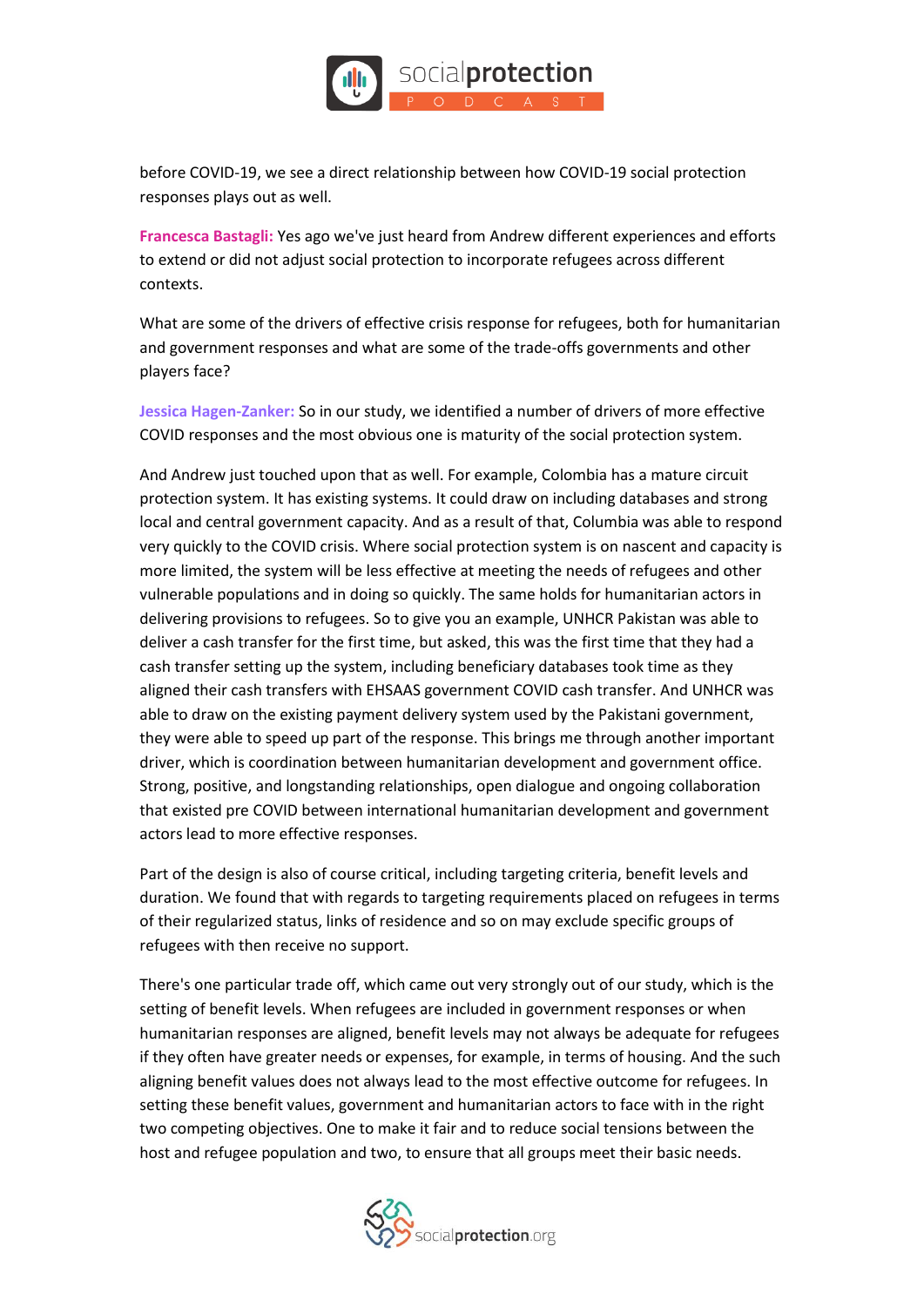

And this trade off is not new. It reflects a longstanding tension between humanitarian systems and government transfers, and it's important to be aware of it and to be explicit, where to land on this trade off and why.

**Francesca Bastagli:** Andrew, you touched earlier on the question of refugees eligibility for social protection versus what they receive in practice. We know that social protection only reaches a fraction of refugees. What are some of the factors that determined the differences between eligibility and whether or not they are in fact receiving social protection?

**Andrew Mitchell:** So if we focus on where systems are nascent indeed there is a fraction of refugees that are covered.

However, I guess, in the last five years, and I'm thinking of the World Bank investments, the EU trust investments, in some of those countries, we are seeing that, you know, 10 to 50% of the refugee caseload are receiving some actually, or will, are a plan to receive some type of social protection benefit and all of these refugees will be put on the social registry. So in those countries, we wouldn't be calling it a fraction. But we come back to Jessica's point about the adequacy of benefits in terms of actually how much does that cover basic needs. In terms of a difference between having access in policy to different socioeconomic rights, so that allows access to social protection systems versus the enjoyment of those rights at the local level. And what I mean by that, that refugees actually get the cash transfers are able to take. Part in public works or in income generating activities at the local level, in many countries, there's a difference between that access and enjoyment of rights.

Why there is that difference? I think Jessica has alluded to that. One of the key drivers is whether the social protection agencies are present in many refugee hosting areas of a country. It's in a very underdeveloped part of a country with the full social protection system hasn't been rolled out in many low-income countries that they start in urban centers and then move out to the rural areas for very obvious logistical reasons. And I'm thinking of the very remote area of the Republic of Congo, where the World Bank project is opening up access to a significant percentage of that population group. But the bulk of those people live in a very underdeveloped area on the border of Central African Republic and that the main challenges there are completely linked to government capacity, logistical access, so it's very challenging in many areas.

I think the second area where we have problems is also bottlenecks in terms of the identification requirements or administrative requirements -19 because of the impact on the functioning of local government has really further made that a real challenge, even with the best intentions of the government and with people ready to fund that at that local level, it's very difficult to meet those requirements. And I think the last key challenges really linked to a set of protection issues. What I mean by that is even though the government and local government have agreed to open up different social protection programs to refugees that may be preexisting, social cohesion problems or xenophobia that impacts refugees that want to start a productive activities or engage in public works in terms of access to land, in

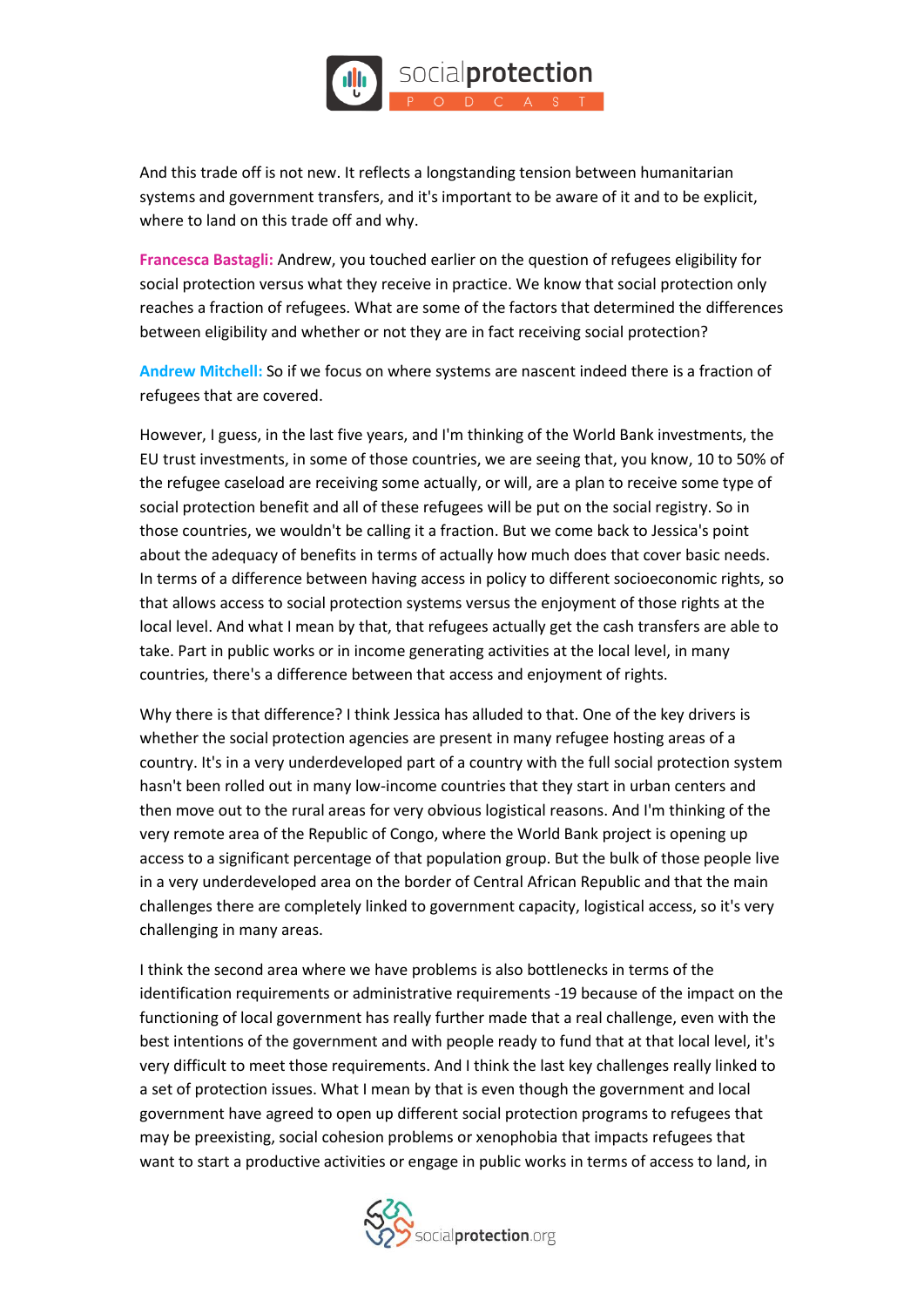

terms of being able to rent land, in terms of being able to access economic infrastructure and particularly with women who may have had a more traditional role in the family, trying to empower them to be able to be going out into take decisions to diversify the way they contribute to family economies. There can be attitudes from host communities that doesn't allow them to move around freely and to engage in these activities. So beyond the protection dimension, we also have to look at different vulnerable groups within the refugees.

And so women and girls is a very key thing that we really need to look at in terms of some of the bottlenecks.

**Francesca Bastagli:** Yes, he could. Can you tell us a little bit more about what are some of the barriers that stop governments from including refugees in their regular social protection responses?

**Jessica Hagen-Zanker:** So their decision to include refugees is a political one and a lack of political will can be a major barrier in all contexts, including high, middle, and low income countries.

Refugees are by definition, not citizens and not part of the political constituencies. So politicians have little to gain from including refugees. Politicians may also argue that access to benefits could attract more refugees. So that opening up the social protection system is a pool factor. And this is a line of argument we've seen all over the world in recent years, despite a lack of evidence for this, but there are some legitimate concerns, particularly for low-income countries where coverage of citizens is also low and particularly now is the economic shocks as a result of COVID, and in those countries, the inclusion of refugees will be a difficult case to make.

For example, in Jordan discussions have been ongoing for years about the potential inclusion of refugees in the national social pension scheme, in the national social assistance scheme, and as a result of COVID, this issue has first shifted further down the agenda. It's just not politically viable at the moment.

We did find stuff COVID may have shifted political considerations in some countries. For example, in Colombia, the government did include refugees in that emergency cash responses for the first time until now they have never been included in a government cash transfer before. And this was partly because refugees needs in this time of crisis became much more pressing, but it also became much more clearer to policy makers.

I would say though, that despite this being such a major barrier, it doesn't mean it's unsurmountable. Most countries will include refugees as Andrew also talked about and they include them for different reasons, including humanitarian concerns, which might outweigh the lack of political will and development and humanitarian actors can also use financial incentives to overcome selfie political barriers.

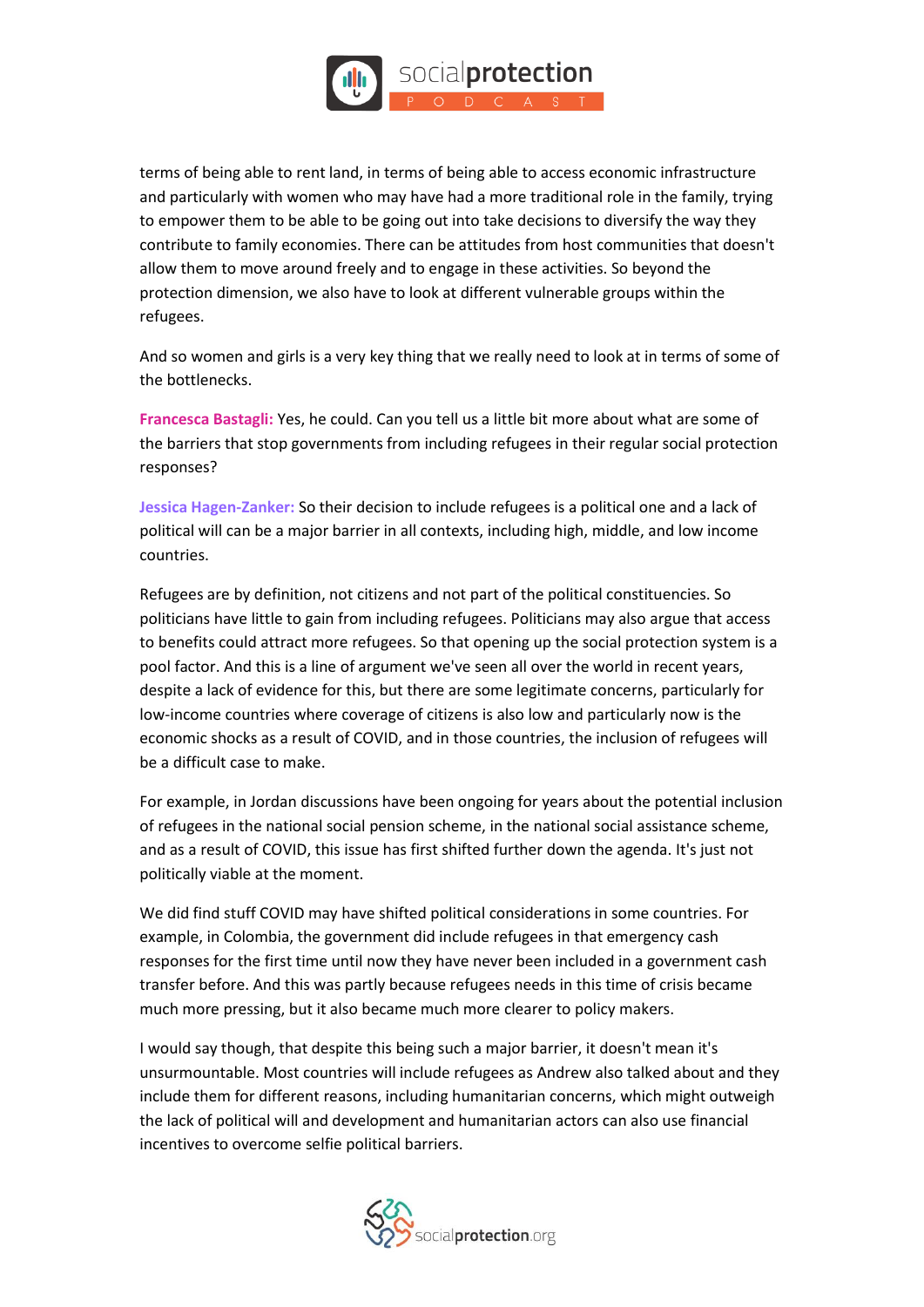

**Francesca Bastagli:** Jessica mentioned financial resources as a key enabler. Andrew, what are some of the innovative approaches to financing that you've seen in recent years? And has anything changed since the onset of COVID? Is that making a difference?

**Andrew Mitchell:** I want to stress I think one of the changes in recent years, specifically with social protection is to really put a pragmatic business case on the table to governments to support them to respect these commitments that they've made. I think this is at the heart of the global compact on refugees, which has come out in the last three years and where there's a lot of effort. That's now been put into trying to build that business case and trying to ensure governments can meet some of those political concerns. And so what I mean by that is that when we talk about inclusion of refugees and government social protection systems, we're talking about an area based approach. That must also scale up coverage to host communities. And normally when we were dealing with governments that the entry point is host communities and not refugees.

This has led, I think, to some of the innovative financial mechanisms that are being put in place to help support governments, to take on this extra case load and to help develop social protection systems in some of the parts of the country that have been traditionally underdeveloped. So for example, we have the World Bank, either refugee sub window mechanism. Which basically has targeted, I think it's for social protection, it's targeting around 11 countries now. And what that does is it takes an area based approach. And some of that investment goes to strengthening, for example, the social registry system of the government, the actual social protection agency in terms of staffing, in terms of some of the delivery mechanisms.

And when we look at a split of who receives the benefits, it's clear that many of those benefits favor the host communities, and then a more minor part of those benefits are received by refugees. And that's the way it should be. These governments, particularly in many of these refugee sub window countries hosting large amounts of refugees in a protracted situation. What I mean by that is that they've been there 5, 10, 15, 20 years, and that the humanitarian system was never designed for that. And they've continued to support this population for long periods of time. So it's only just that, we step up with longterm investments that help them to strengthen the coverage of their system.

Again, in terms of COVID-19, I think some of the innovative mechanisms build on these projects. And for example, in some of these projects, they have a mechanism that can be triggered to redistribute funding in terms of emergencies. This is called the CERC mechanism. And so for example, that was triggered in the DRC from the IDA 18 funds. 50 million US dollars went to Kinshasa to put in place the COVID cash transfers for around 250,000 Congolese. The other thing that we're seeing is a linkage between the IDA investments and the World Bank funded Sahel Adaptive Social Protection Program that tries to offer cash top-ups during times of food security crisis.

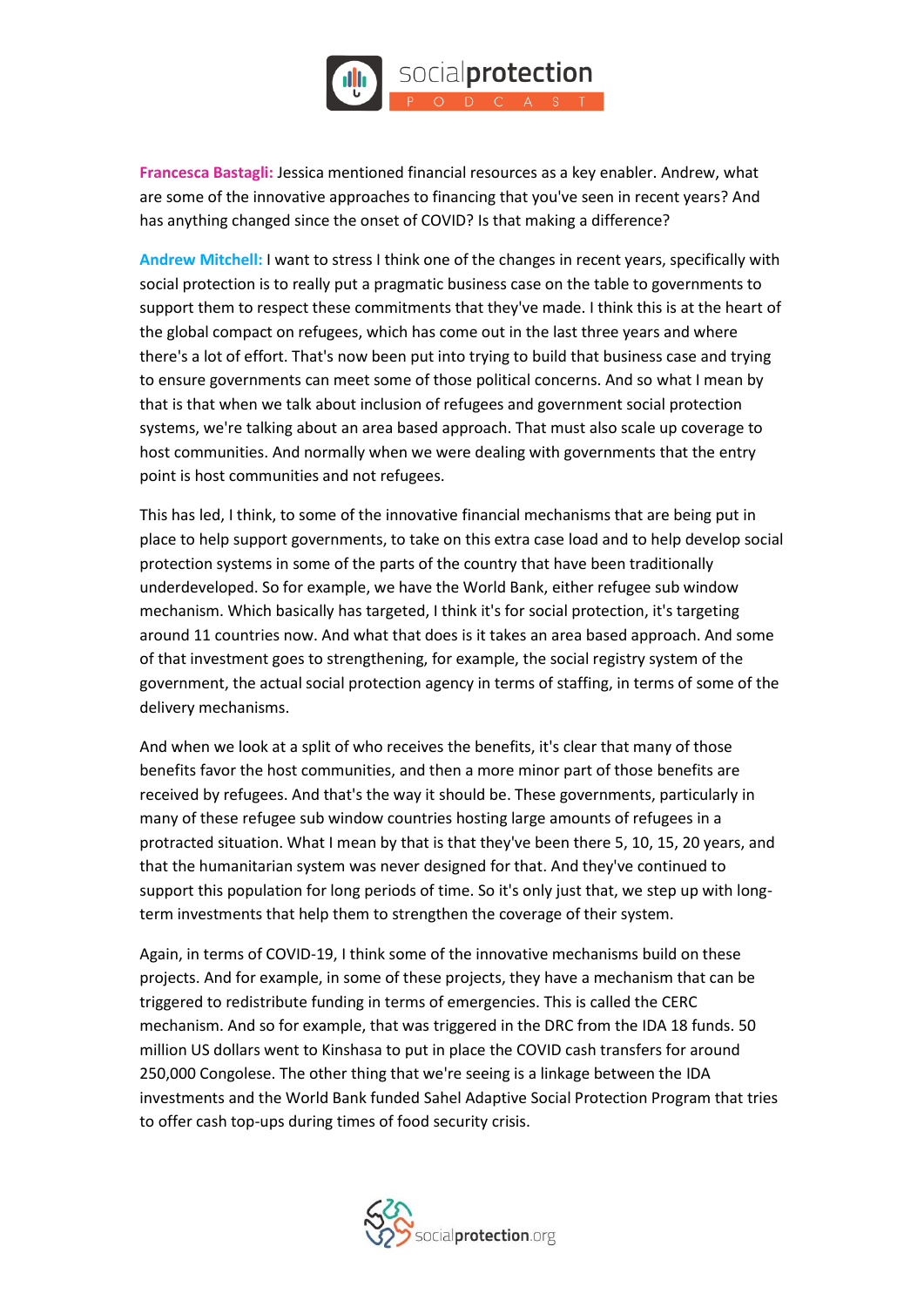

So some of the innovative things that we're seeing in effect is a montage of investment instruments in the same refugee hosting area, covering the needs of both host communities and refugees against an increasing set of different household and widespread shocks. And I think the way that we're seeing this play out in some of those countries in the Sahel is not only the governments, the World Bank, but I think some of the operation agencies that are supporting some of these initiatives are gaining a lot of experience that we can see how we replicate that in other countries.

**Francesca Bastagli:** So the overarching question of the special podcast series is: Is COVID-19 a turning point for social protection? My closing question to you both is are the ongoing crisis and the crisis responses taken to date, do these present a turning point for the provision of social protection to refugees in hosting countries?

Jessica, what are your thoughts?

**Jessica Hagen-Zanker:** I would not say COVID-19 is a turning point as such, but we have seen some marginal and also symbolic changes in the past year. And we've also learned some very important lessons, which will allow actors to build on progress made. So some of the important lessons we've learned is the importance of preparedness for future crises.

So that been is strengthening the foundations, voting systems, ordering collaborations, all of these have been extremely useful for the countries that it's already. Another critical lesson is keeping refugee specific needs in mind to design effective responses. So the conscious copy paste responses for refugees.

And I think this is something that needs to be repeated again and again. The implementation of responses during the pandemic has highlighted some of the risks as a result of trying to align responses or integrate refugees and government responses such as differences in need and barriers to inclusion and so for registries, for refugees.

And it's such a drive to align or integrate humanitarian assistance and government social protection group be considered with some caution and not be seen as an end goal in itself. And as Andrew emphasized does, now, those kinds of decisions must always take account of national country.

I can finish on a somewhat positive note though. This definitely being some marginal progress made, and this includes refugees being included in national socioeconomic and poverty surveys for the first time. And this has symbolic value and shows refugees needs alongside the host population. Other examples of some countries for moving some barriers to access for refugees, as we've discussed on the podcast and intensified collaboration between humanitarian development and government actors and all of these may contribute to more effective responses in the future.

**Andrew Mitchell:** I think a recurring message that I want to pass during this podcast is that I think that the battleground really is at the country level now. And to simplify I think it is potential a turning point in those countries where pre-existing to COVID-19, the inclusion

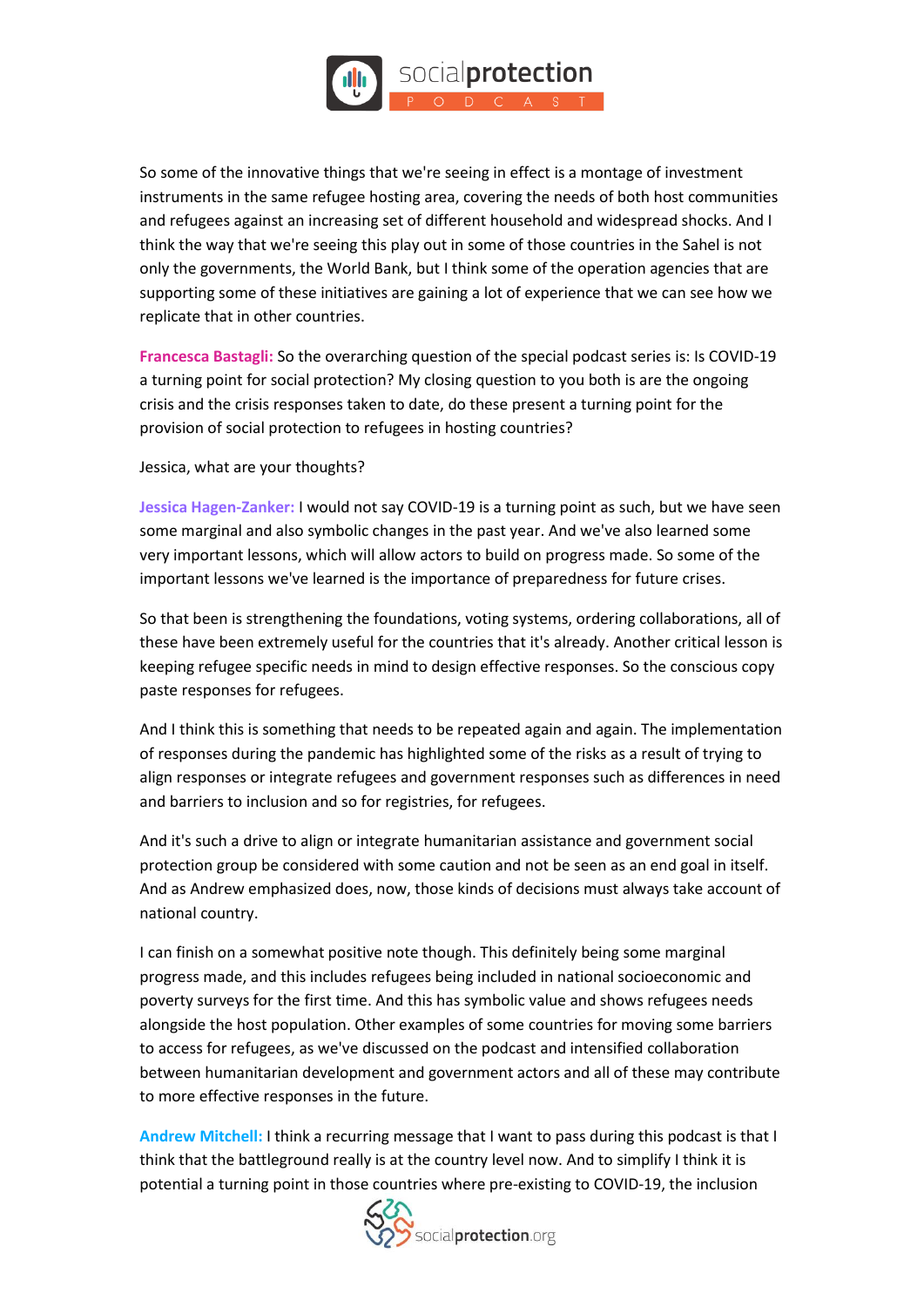

agenda was opening up and it is going to be more difficult in those countries where the inclusion agenda was stalled. There in those countries it's definitely not an opportunity. So in a way COVID is to simplify that has sort of magnified what was happening with the longerterm inclusion agenda in social protection programs before COVID hit. And so what I think pragmatically, this means is that we should really focus our efforts on trying to learn the additional lessons from COVID-19.

Again how do you drape different COVID investments on top of other preexisting investments? How do you expand the use of shock responsive approaches to cover a larger part of the risk landscape? We can focus on learning in those countries where opportunities did open up and perhaps at least in the medium term response, we can start to prioritize because again, governments, donors and operation agencies, don't have unlimited financing. We can prioritize where there is an enabling environment for inclusion to scale up working together on an area based approach. There's been an interesting dynamic that I think Jessica sort of alluded to and that's we saw a scaling up of refugees included in the national primary health response.

We saw inclusion in certain countries where the inclusion agenda was not progressing before, we saw access of refugees taken up into national socioeconomic surveys, that were then going to help act as a blueprint for the medium term response. And this has definitely opened up conversations with governments, where there had been progress in terms of inclusion in the health system to start to look at other socioeconomic systems.

So the final message is there's a lot to do the COVID-19 impacts have accelerated or further blocked their long term inclusion agenda. And so be interesting to work together, to identify those countries that we can help build back better whilst putting additional resources to open up area-based inclusion.

**Francesca Bastagli:** Thank you, Andrew and Jessica for the very rich exchange on one of the most pressing matters of our times.

**Jessica Hagen-Zanker:** Really enjoyed the discussion today.

**Andrew Mitchell:** Yeah, just to reiterate,It's been a fantastic exchange and a really important issue moving ahead.

**Francesca Bastagli:** We'll post links to key resources on this topic in the show notes of this episode, and you can find the ODI research since at ODI.org.

Stay tuned for the next episode in our series, where we look at social protection implementation and delivering and asked: What are the opportunities and risks of innovations made since the onset of COVID-19 for system capacity and response to future crisis?

**Jo Sharpe:** The Social Protection Podcast is a production o[f socialprotection.org,](https://socialprotection.org/) which is the place to go online for free information, research and community on all things, social